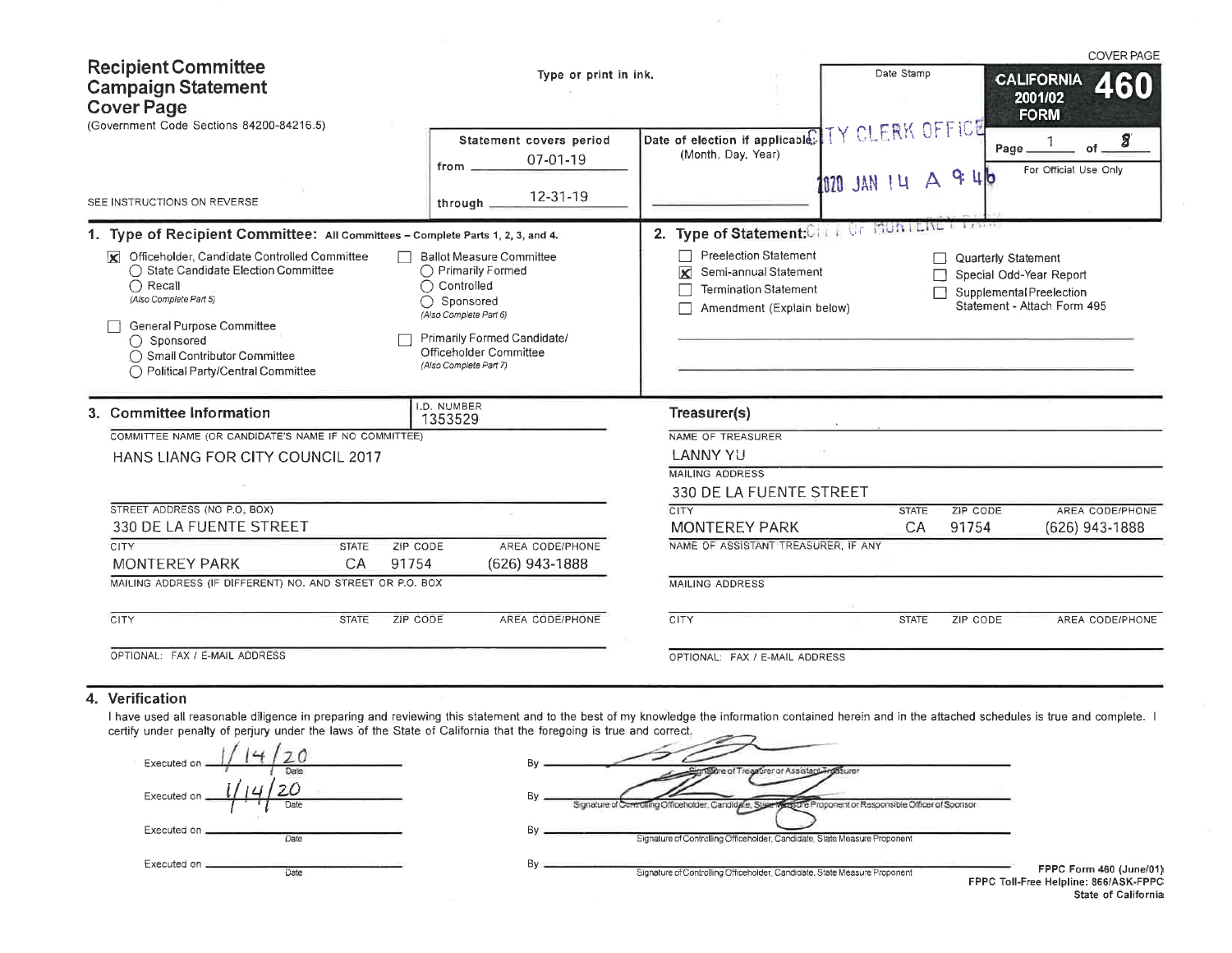Recipient Committee Campaign Statement Cover Page - Part 2



## 5. Officeholder or Candidate Controlled Committee

NAME OF OFFICEHOLDER OR CANDIDATE

### HANS LIANG

OFFICE SOUGHT OR HELD (INCLUDE LOCATION AND DISTRICT NUMBER IF APPLICABLE)

#### MONTEREY PARK CITY COUNCIL MEMBER

RESIDENTIAL/BUSINESS ADDRESS (NO. AND STREET) CITY STATE  $ZIP$ 

330 DE LA FUENTE STREET, MONTEREY PARK, CA 91754

Related Committees Not Included in this Statement: List any committees not included in this statement that are controlled by you or are primartly formed to receive contributions or make expenditures on behalf of your candidacy.

| <b>COMMITTEE NAME</b>    |                              | I.D. NUMBER |                       |
|--------------------------|------------------------------|-------------|-----------------------|
|                          |                              |             |                       |
| NAME OF TREASURER        |                              |             | CONTROLLED COMMITTEE? |
|                          |                              | <b>YES</b>  | NO.                   |
| <b>COMMITTEE ADDRESS</b> | STREET ADDRESS (NO P.O. BOX) |             |                       |

| <b>CITY</b>       | <b>STATE</b>                 | ZIP CODE | AREA CODE/PHONE                           |
|-------------------|------------------------------|----------|-------------------------------------------|
|                   |                              |          |                                           |
| COMMITTEE NAME    |                              |          | I.D. NUMBER                               |
| NAME OF TREASURER |                              |          | CONTROLLED COMMITTEE?<br><b>YES</b><br>NO |
| COMMITTEE ADDRESS | STREET ADDRESS (NO P.O. BOX) |          |                                           |

CITY STATE ZIP CODE AREA CODE/PHONE

## 6. Ballot Measure Committee

NAME OF BALLOT MEASURE

| OPPOSE | BALLOT NO, OR LETTER | <b>JURISDICTION</b> | <b>SUPPORT</b> |
|--------|----------------------|---------------------|----------------|
|--------|----------------------|---------------------|----------------|

ldentify the controlling officeholder, candidate, or state measure proponent, if any.

NAME OF OFFICEHOLDER, CANDIDATE, OR PROPONENT

| OFFICE SOUGHT OR HELD | <b>JOISTRICT NO. IF ANY</b> |
|-----------------------|-----------------------------|
|                       |                             |
|                       |                             |

7, Primarily Formed Committee List names of officehotder(s) or candidate(s) for which this committee is primarily formed.

| NAME OF OFFICEHOLDER OR CANDIDATE | OFFICE SOUGHT OR HELD | <b>SUPPORT</b><br>OPPOSE        |
|-----------------------------------|-----------------------|---------------------------------|
| NAME OF OFFICEHOLDER OR CANDIDATE | OFFICE SOUGHT OR HELD | <b>SUPPORT</b><br><b>OPPOSE</b> |
| NAME OF OFFICEHOLDER OR CANDIDATE | OFFICE SOUGHT OR HELD | <b>SUPPORT</b><br>OPPOSE        |
| NAME OF OFFICEHOLDER OR CANDIDATE | OFFICE SOUGHT OR HELD | <b>SUPPORT</b><br>OPPOSE        |

Attach continuation sheets if necessary

FPPC Form 460 (June/01) FPPC Toll-Free Helpline: 865/45K-FPPC State of California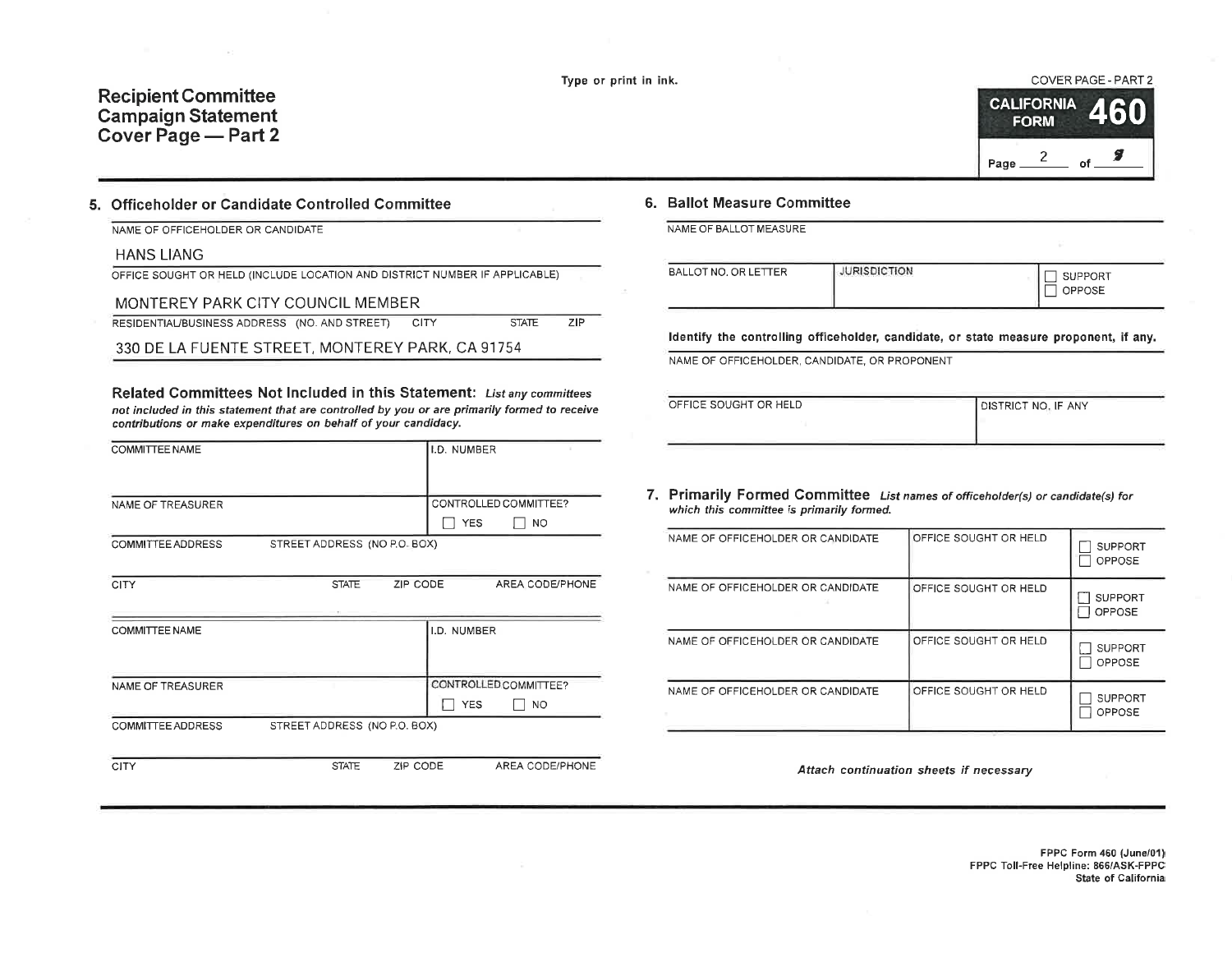| <b>Campaign Disclosure Statement</b><br><b>Summary Page</b>                                                                                                                                                                                                                            | Type or print in ink.<br>Amounts may be rounded<br>to whole dollars.<br>from _      |                                                                                                                                                                                                                                                                                                                                                                                             |                                                                           | Statement covers period<br>07/01/19                                                   | <b>SUMMARY PAGE</b><br><b>CALIFORNIA</b><br>460<br><b>FORM</b>                                                                                                                                                                                                                                                                                                                              |
|----------------------------------------------------------------------------------------------------------------------------------------------------------------------------------------------------------------------------------------------------------------------------------------|-------------------------------------------------------------------------------------|---------------------------------------------------------------------------------------------------------------------------------------------------------------------------------------------------------------------------------------------------------------------------------------------------------------------------------------------------------------------------------------------|---------------------------------------------------------------------------|---------------------------------------------------------------------------------------|---------------------------------------------------------------------------------------------------------------------------------------------------------------------------------------------------------------------------------------------------------------------------------------------------------------------------------------------------------------------------------------------|
| SEE INSTRUCTIONS ON REVERSE                                                                                                                                                                                                                                                            |                                                                                     |                                                                                                                                                                                                                                                                                                                                                                                             | through.                                                                  | 12/31/19                                                                              | Page $\frac{3}{2}$ of $\frac{8}{2}$                                                                                                                                                                                                                                                                                                                                                         |
| <b>NAME OF FILER</b><br>HANS LIANG FOR CITY COUNCIL 2017                                                                                                                                                                                                                               |                                                                                     |                                                                                                                                                                                                                                                                                                                                                                                             |                                                                           |                                                                                       | I.D. NUMBER<br>1353529                                                                                                                                                                                                                                                                                                                                                                      |
| <b>Contributions Received</b>                                                                                                                                                                                                                                                          | Column A<br>TOTAL THIS PERIOD<br>(FROM ATTACHED SCHEDULES)                          | Column <sub>B</sub><br>CALENDAR YEAR<br>TOTAL TO DATE                                                                                                                                                                                                                                                                                                                                       |                                                                           |                                                                                       | <b>Calendar Year Summary for Candidates</b><br>Running in Both the State Primary and                                                                                                                                                                                                                                                                                                        |
| 3. SUBTOTAL CASH CONTRIBUTIONS <b></b> Add Lines 1 + 2 \$<br>5. TOTAL CONTRIBUTIONS RECEIVED  Add Lines 3 + 4 \$ _________                                                                                                                                                             | <b>Service Controller Controller</b><br>$0 \rightarrow$                             | $s =$<br>$\frac{0}{s}$ s                                                                                                                                                                                                                                                                                                                                                                    | $\overline{0}$<br>$\overline{0}$<br>$\overline{0}$<br>$\overline{0}$<br>0 | <b>General Elections</b><br>20. Contributions<br>Received<br>21. Expenditures<br>Made | 1/1 through 6/30<br>7/1 to Date<br>$S_{\text{max}}$ and $S_{\text{max}}$ and $S_{\text{max}}$ and $S_{\text{max}}$ and $S_{\text{max}}$ and $S_{\text{max}}$ and $S_{\text{max}}$ and $S_{\text{max}}$ and $S_{\text{max}}$ and $S_{\text{max}}$ and $S_{\text{max}}$ and $S_{\text{max}}$ and $S_{\text{max}}$ and $S_{\text{max}}$ and $S_{\text{max}}$ and $S_{\text{max}}$ a<br>$s = 1$ |
| <b>Expenditures Made</b>                                                                                                                                                                                                                                                               | 2140<br>0<br>2140<br><b>Contract Contract</b><br>$\Omega$<br>$\overline{0}$<br>2140 | \$.                                                                                                                                                                                                                                                                                                                                                                                         | 3362<br>0<br>3362<br>0<br>0<br>3362                                       | <b>Candidates</b><br>Date of Election<br>(mm/dd/yy)                                   | <b>Expenditure Limit Summary for State</b><br>22. Cumulative Expenditures Made*<br>(If Subject to Voluntary Expenditure Limit)<br><b>Total to Date</b>                                                                                                                                                                                                                                      |
| <b>Current Cash Statement</b><br>12. Beginning Cash Balance  Previous Summary Page, Line 16 \$<br>16. ENDING CASH BALANCE  Add Lines 12 + 13 + 14, then subtract Line 15<br>If this is a termination statement, Line 16 must be zero.<br><b>Cash Equivalents and Outstanding Debts</b> | 9130<br>0<br>$\Omega$<br>$\Omega$<br>6990<br><b>S</b><br>0<br>0<br>- S              | To calculate Column B, add<br>amounts in Column A to the<br>corresponding amounts<br>from Column B of your last<br>report. Some amounts in<br>Column A may be negative<br>figures that should be<br>subtracted from previous<br>period amounts. If this is<br>the first report being filed<br>for this calendar year, only<br>carry over the amounts<br>from Lines 2, 7, and 9 (if<br>any). |                                                                           | different from amounts reported in Column B.                                          | $S_{\text{max}}$<br>$\sim$<br>*Since January 1, 2001. Amounts in this section may be                                                                                                                                                                                                                                                                                                        |
|                                                                                                                                                                                                                                                                                        | 0                                                                                   |                                                                                                                                                                                                                                                                                                                                                                                             |                                                                           |                                                                                       | FPPC Form 460 (June/01)<br>FPPC Toll-Free Helpline: 866/ASK-FPPC                                                                                                                                                                                                                                                                                                                            |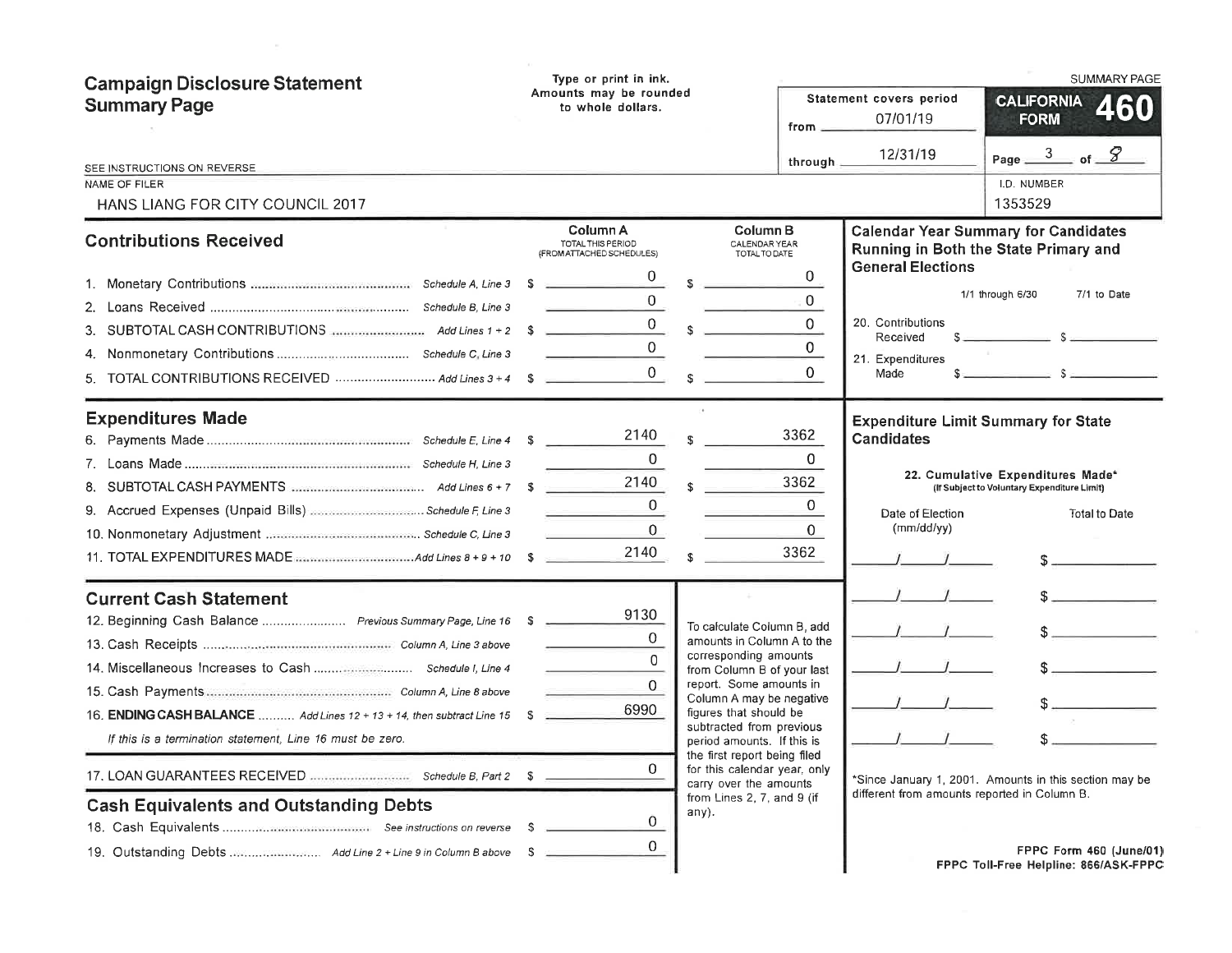| <b>Schedule D</b> | <b>Summary of Expenditures</b>                                                                            | Type or print in ink.<br>Amounts may be rounded                                       |                                     | Statement covers period |                                                           | <b>CALIFORNIA</b> | <b>SCHEDULED</b><br>460                  |
|-------------------|-----------------------------------------------------------------------------------------------------------|---------------------------------------------------------------------------------------|-------------------------------------|-------------------------|-----------------------------------------------------------|-------------------|------------------------------------------|
|                   | <b>Supporting/Opposing Other</b><br><b>Candidates, Measures and Committees</b>                            | to whole dollars.                                                                     |                                     | 07/01/19<br>from        |                                                           | <b>FORM</b>       |                                          |
|                   | SEE INSTRUCTIONS ON REVERSE                                                                               |                                                                                       |                                     | 12/31/19<br>through     |                                                           | Page              | of $\frac{g}{g}$<br>4                    |
| NAME OF FILER     |                                                                                                           |                                                                                       |                                     |                         |                                                           | I.D. NUMBER       |                                          |
|                   | HANS LIANG FOR CITY COUNCIL 2017                                                                          |                                                                                       |                                     |                         |                                                           | 1353529           |                                          |
| <b>DATE</b>       | NAME OF CANDIDATE, OFFICE, AND DISTRICT, OR<br>MEASURE NUMBER OR LETTER AND JURISDICTION,<br>OR COMMITTEE | TYPE OF PAYMENT                                                                       | <b>DESCRIPTION</b><br>(IF REQUIRED) | AMOUNT THIS<br>PERIOD   | CUMULATIVE TO DATE<br>CALENDAR YEAR<br>(JAN. 1 - DEC. 31) |                   | PER ELECTION<br>TO DATE<br>(IF REQUIRED) |
| 10/06/19          | THOMAS WONG FOR SGVMWD 2020<br>ID#1347919                                                                 | Monetary<br>⊠<br>Contribution<br>Nonmonetary<br>Г<br>Contribution<br>Independent      | <b>Political Contribution</b>       | 200                     |                                                           | 200               |                                          |
|                   | $\mathbf{\nabla}$ Support<br>$\Box$ Oppose                                                                | Expenditure                                                                           |                                     |                         |                                                           |                   |                                          |
| 10/07/19          | POLLY LOW FOR ROSEMEAD CITY<br>COUNCIL 2020<br>ID# 1273880<br>о                                           | Monetary<br>Contribution<br>Nonmonetary<br>П<br>Contribution<br>Independent<br>г      | <b>Political Contribution</b>       | 200                     |                                                           | 200               |                                          |
|                   | <b>X</b> Support<br>$\Box$ Oppose                                                                         | Expenditure                                                                           |                                     |                         |                                                           |                   |                                          |
| 10/24/19          | JEFF MALONE FOR ALHAMBRA CITY<br>COUNCIL<br>ID# 1383183                                                   | Monetary<br>⊠<br>Contribution<br>Nonmonetary<br>Г<br>Contribution<br>Independent<br>Г | <b>Political Contribution</b>       | 200                     |                                                           | 200               |                                          |
|                   | <b>⊠</b> Support<br>$\Box$ Oppose                                                                         | Expenditure                                                                           |                                     |                         |                                                           |                   |                                          |
|                   |                                                                                                           |                                                                                       | <b>SUBTOTAL \$</b>                  | 600                     |                                                           |                   |                                          |
|                   |                                                                                                           |                                                                                       |                                     |                         |                                                           |                   |                                          |

|  | <b>Schedule D Summary</b> |
|--|---------------------------|
|--|---------------------------|

|                                                                                                                                        | 5606 |
|----------------------------------------------------------------------------------------------------------------------------------------|------|
|                                                                                                                                        |      |
| 3. Total contributions and independent expenditures made this period. (Add Lines 1 and 2. Do not enter on the Summary Page.)  TOTAL \$ |      |

 $\sim$ 

FPPC Form 460 (June/0l) FPPC Toll-Free Helpline: 866/ASK-FPPC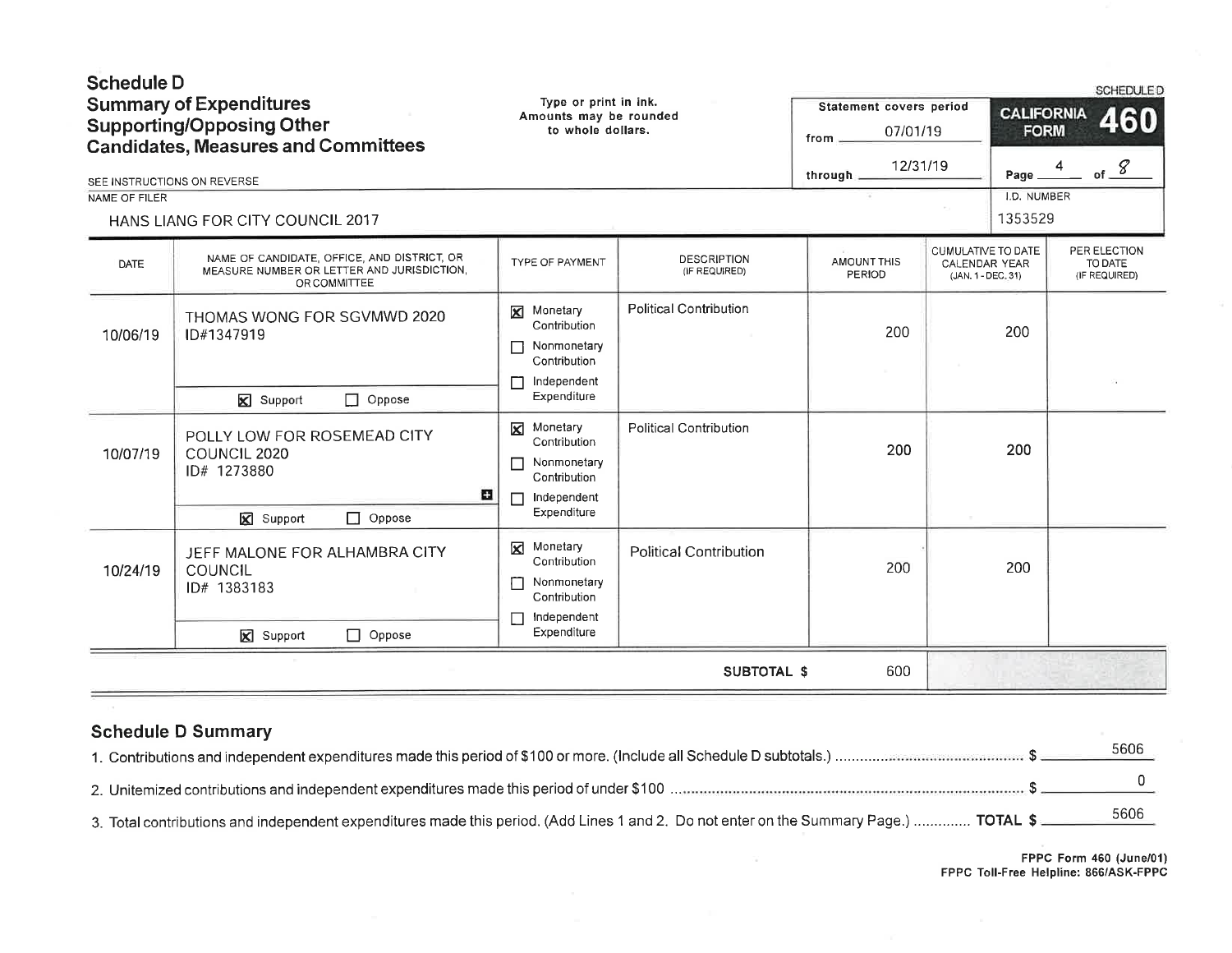| <b>Schedule D</b><br>NAME OF FILER | (Continuation Sheet)<br><b>Summary of Expenditures</b><br><b>Supporting/Opposing Other</b><br><b>Candidates, Measures and Committees</b><br>HANS LIANG FOR CITY COUNCIL 2017 | Type or print in ink.<br>Amounts may be rounded<br>to whole dollars.                                      |                                     | Statement covers period<br>07/01/19<br>from.<br>12/31/19<br>through. |                                                                  | <b>CALIFORNIA</b><br><b>FORM</b><br><b>I.D. NUMBER</b><br>1353529 | SCHEDULE D (CONT.)<br>160<br>Page $5$ of $8$ |
|------------------------------------|------------------------------------------------------------------------------------------------------------------------------------------------------------------------------|-----------------------------------------------------------------------------------------------------------|-------------------------------------|----------------------------------------------------------------------|------------------------------------------------------------------|-------------------------------------------------------------------|----------------------------------------------|
| DATE                               | NAME OF CANDIDATE, OFFICE, AND DISTRICT, OR<br>MEASURE NUMBER OR LETTER AND JURISDICTION,<br>OR COMMITTEE                                                                    | TYPE OF PAYMENT                                                                                           | <b>DESCRIPTION</b><br>(IF REQUIRED) | AMOUNT THIS<br>PERIOD                                                | CUMULATIVE TO DATE<br><b>CALENDAR YEAR</b><br>(JAN. 1 - DEC. 31) |                                                                   | PER ELECTION<br>TO DATE<br>(IF REQUIRED)     |
| 08/08/19                           | NO RECALL - CHAN & LIANG<br>ID# 1420545<br>$\Box$ Oppose<br>X Support                                                                                                        | Monetary<br>⊠<br>Contribution<br>Nonmonetary<br>П<br>Contribution<br>Independent<br>$\Box$<br>Expenditure | Loan to No Recall<br>Committee      | 5006                                                                 |                                                                  | 5006                                                              |                                              |
|                                    | $\Box$ Oppose<br>$\Box$ Support                                                                                                                                              | Monetary<br>П<br>Contribution<br>Nonmonetary<br>П<br>Contribution<br>Independent<br>П<br>Expenditure      |                                     |                                                                      |                                                                  |                                                                   |                                              |
|                                    | $\Box$ Support<br>$\Box$ Oppose                                                                                                                                              | Monetary<br>Contribution<br>Nonmonetary<br>П<br>Contribution<br>Independent<br>П<br>Expenditure           |                                     |                                                                      |                                                                  |                                                                   |                                              |
|                                    | Oppose<br>$\Box$ Support                                                                                                                                                     | Monetary<br>$\Box$<br>Contribution<br>Nonmonetary<br>П<br>Contribution<br>Independent<br>П<br>Expenditure |                                     |                                                                      |                                                                  |                                                                   |                                              |
|                                    |                                                                                                                                                                              |                                                                                                           | <b>SUBTOTAL \$</b>                  | 5006                                                                 |                                                                  |                                                                   |                                              |

 $\sim 10^{-11}$  and  $\sim 10^{-11}$ 

 $\sim$ 

FPPC Form 460 {June/01} FPPC Toll-Free Helpline: 866/ASK-FPPC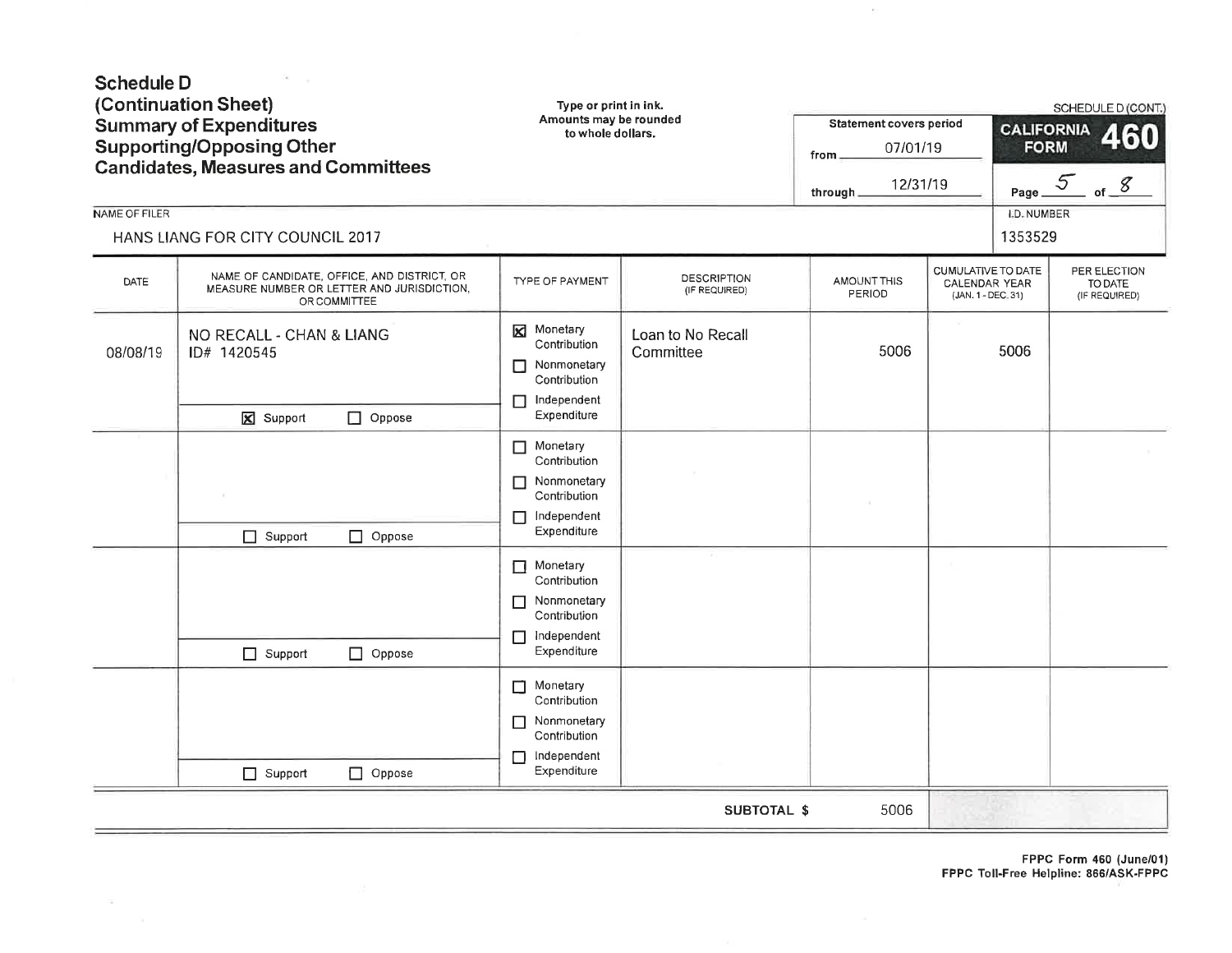| <b>Schedule E</b>                | Type or print in ink.<br>Amounts may be rounded | Statement covers period | <b>SCHEDULE E</b><br><b>CALIFORNIA</b><br>460 |
|----------------------------------|-------------------------------------------------|-------------------------|-----------------------------------------------|
| <b>Payments Made</b>             | to whole dollars.                               | 07/01/19<br>from        | <b>FORM</b>                                   |
| SEE INSTRUCTIONS ON REVERSE      |                                                 | 12/31/19<br>through     | Page<br>of                                    |
| NAME OF FILER                    |                                                 |                         | LD. NUMBER                                    |
| HANS LIANG FOR CITY COUNCIL 2017 |                                                 |                         | 1353529                                       |

CODES: lf one of the following codes accurately describes the payment, you may enter the code. Otherwise, describe the payment.

CMP campaign paraphernalia/mis

FIL candidate filing/ballot fees FND fundraising events

CTB contribution (explain nonmonetary)\*

LJT campaign literature and mailings

ND independent expenditure supporting/opposing others (explain)\*

cNs campaign consultants

cvc civic donations

LEG legal defense

- MBR = member communication
	- MTG \_ meetings\_and\_appearance:
	- office expenses oFc
	- petition circulating FET
	- PHO phone banks
	- polling and survey research POL
	- postage, delivery and messenger services POS
	- professional services (legal, accounting) PRO
	- PRT printads
- RAD radio airtime and production costs
- RFD returned contributions
- campaign workers' salaries SAL
- t.v. or cable airtime and production costs TEL
- candidate travel, lodging, and meals TRC
- TRS staff/spouse travel, lodging, and meals
- TSF transfer between committees of the same candidate/sponso
- voter registration VOT
- WEB information technology costs (internet, e-mail

| NAME AND ADDRESS OF PAYEE<br>(IF COMMITTEE, ALSO ENTER I.D. NUMBER)                                         | CODE<br>OR | DESCRIPTION OF PAYMENT                          | AMOUNT PAID |
|-------------------------------------------------------------------------------------------------------------|------------|-------------------------------------------------|-------------|
| COSTCO<br>2000 Market PI Dr.<br>Monterey Park, CA 91755                                                     | <b>MTG</b> | Food and Supplies for Mayoral Swearing in event | 580         |
| Lincoln Plaza Hotel<br>123 S Lincoln Ave.<br>Monterey Park, CA 91755                                        | <b>MTG</b> | Location services / Bartending service          | 400         |
| Monterey Park Library Foundation<br>318 Ramona Ave.<br>Monterey Park, CA 91754                              | CVC        | Donation                                        | 300         |
| $^\star$ Payments that are contributions or independent expenditures must also be summarized on Schedule D. |            | <b>SUBTOTAL \$</b>                              | 1280        |

# Schedule E Summary

| 2075 |
|------|
|      |
|      |
| 2140 |

FPPC Form 460 (June/ol) FPPC Toll-Free Helpline: 866/A5K-FPPC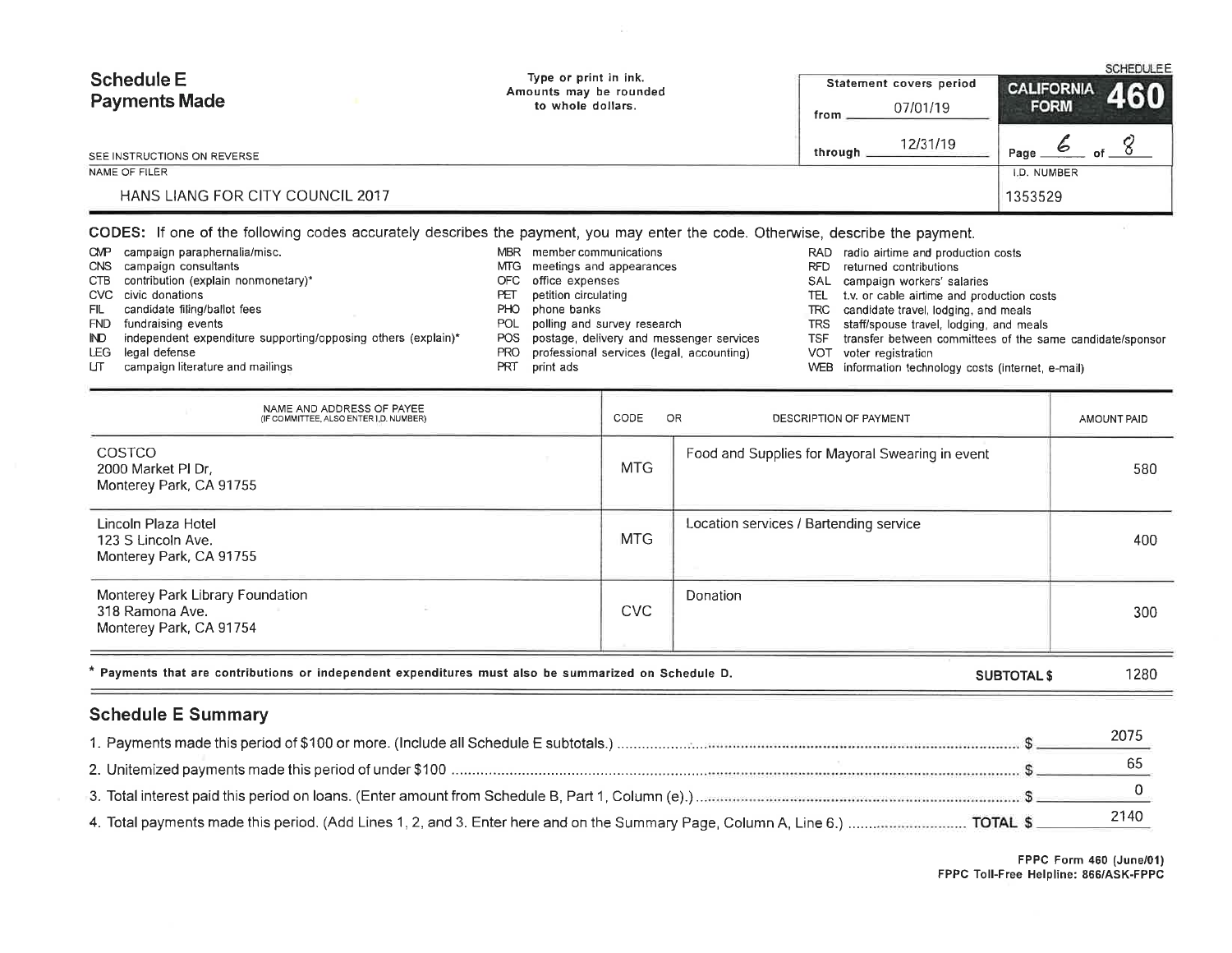| <b>Schedule E</b><br>Type or print in ink.<br>(Continuation Sheet)<br>Amounts may be rounded<br>to whole dollars.<br><b>Payments Made</b><br>SEE INSTRUCTIONS ON REVERSE<br>NAME OF FILER<br>HANS LIANG FOR CITY COUNCIL 2017<br>CODES: If one of the following codes accurately describes the payment, you may enter the code. Otherwise, describe the payment.                                                                                                                                                                                                                                                |                             |                                                                                       | <b>Statement covers period</b><br>07/01/19<br>from<br>12/31/19<br>through.                                                                                                                                                                                                                                                                                                                                                                                            | <b>CALIFORNIA</b><br><b>FORM</b><br>Page<br>I.D. NUMBER<br>1353529 | SCHEDULE E (CONT.)<br>$-$ of $-$ <sup>8</sup><br>7 <sup>7</sup> |
|-----------------------------------------------------------------------------------------------------------------------------------------------------------------------------------------------------------------------------------------------------------------------------------------------------------------------------------------------------------------------------------------------------------------------------------------------------------------------------------------------------------------------------------------------------------------------------------------------------------------|-----------------------------|---------------------------------------------------------------------------------------|-----------------------------------------------------------------------------------------------------------------------------------------------------------------------------------------------------------------------------------------------------------------------------------------------------------------------------------------------------------------------------------------------------------------------------------------------------------------------|--------------------------------------------------------------------|-----------------------------------------------------------------|
| <b>CMP</b><br>campaign paraphernalia/misc.<br>MBR member communications<br>campaign consultants<br>meetings and appearances<br><b>CNS</b><br>MTG.<br>contribution (explain nonmonetary)*<br><b>OFC</b><br>office expenses<br><b>CTB</b><br>petition circulating<br>CVC civic donations<br>PET<br>candidate filing/ballot fees<br><b>PHO</b><br>FIL<br>phone banks<br>fundraising events<br>POL<br><b>FND</b><br>independent expenditure supporting/opposing others (explain)*<br><b>POS</b><br>IND.<br>legal defense<br><b>PRO</b><br>LEG.<br>campaign literature and mailings<br><b>PRT</b><br>LП<br>print ads | polling and survey research | postage, delivery and messenger services<br>professional services (legal, accounting) | RAD<br>radio airtime and production costs<br><b>RFD</b><br>returned contributions<br>SAL<br>campaign workers' salaries<br>t.v. or cable airtime and production costs<br>TEL.<br><b>TRC</b><br>candidate travel, lodging, and meals<br><b>TRS</b><br>staff/spouse travel, lodging, and meals<br><b>TSF</b><br>transfer between committees of the same candidate/sponsor<br>VOT.<br>voter registration<br>information technology costs (internet, e-mail)<br><b>WEB</b> |                                                                    |                                                                 |
| NAME AND ADDRESS OF PAYEE<br>(IF COMMITTEE, ALSO ENTER I.D. NUMBER)                                                                                                                                                                                                                                                                                                                                                                                                                                                                                                                                             | CODE                        | OR                                                                                    | DESCRIPTION OF PAYMENT                                                                                                                                                                                                                                                                                                                                                                                                                                                |                                                                    | AMOUNT PAID                                                     |
| Thomas Wong for SGVMWD 2020<br>463 Campo Street<br>Monterey Park, CA 91754<br>ID#1347919<br>a                                                                                                                                                                                                                                                                                                                                                                                                                                                                                                                   | <b>CTB</b>                  | <b>Political Contribution</b>                                                         |                                                                                                                                                                                                                                                                                                                                                                                                                                                                       |                                                                    | 200                                                             |
| Polly Low for Rosemead City Council 2020<br>1039 La Presa Ave.<br>Rosemead, CA 91770<br>ID# 1273880<br>o                                                                                                                                                                                                                                                                                                                                                                                                                                                                                                        | <b>CTB</b>                  | <b>Political Contribution</b>                                                         |                                                                                                                                                                                                                                                                                                                                                                                                                                                                       |                                                                    | 200                                                             |
| Jeff Malone for Alhambra City Council 2020<br>P.O. Box 6005<br>Alhambra, CA 91802<br>ID# 1383183<br>o                                                                                                                                                                                                                                                                                                                                                                                                                                                                                                           | CTB                         | <b>Political Contribution</b>                                                         |                                                                                                                                                                                                                                                                                                                                                                                                                                                                       |                                                                    | 200                                                             |
| Monterey Park Woman's Club<br>440 S. McPherrin Ave.<br>Monterey Park, CA 91754                                                                                                                                                                                                                                                                                                                                                                                                                                                                                                                                  | <b>CVC</b>                  | Membership fees                                                                       |                                                                                                                                                                                                                                                                                                                                                                                                                                                                       |                                                                    | 140                                                             |
| Annie Yaung Retirement Party<br>320 W. Newmark<br>Monterey Park, CA 91754                                                                                                                                                                                                                                                                                                                                                                                                                                                                                                                                       | <b>CVC</b>                  | Donation                                                                              |                                                                                                                                                                                                                                                                                                                                                                                                                                                                       |                                                                    | 55                                                              |
| Payments that are contributions or independent expenditures must also be summarized on Schedule D.                                                                                                                                                                                                                                                                                                                                                                                                                                                                                                              |                             |                                                                                       |                                                                                                                                                                                                                                                                                                                                                                                                                                                                       | <b>SUBTOTAL \$</b>                                                 | 795                                                             |

 $\sim 10^{-1}$ 

 $\langle \bullet \rangle$ 

FPPC Form 460 {June/01) FPPC Toll-Free Helpline: 866/ASK-FPP(